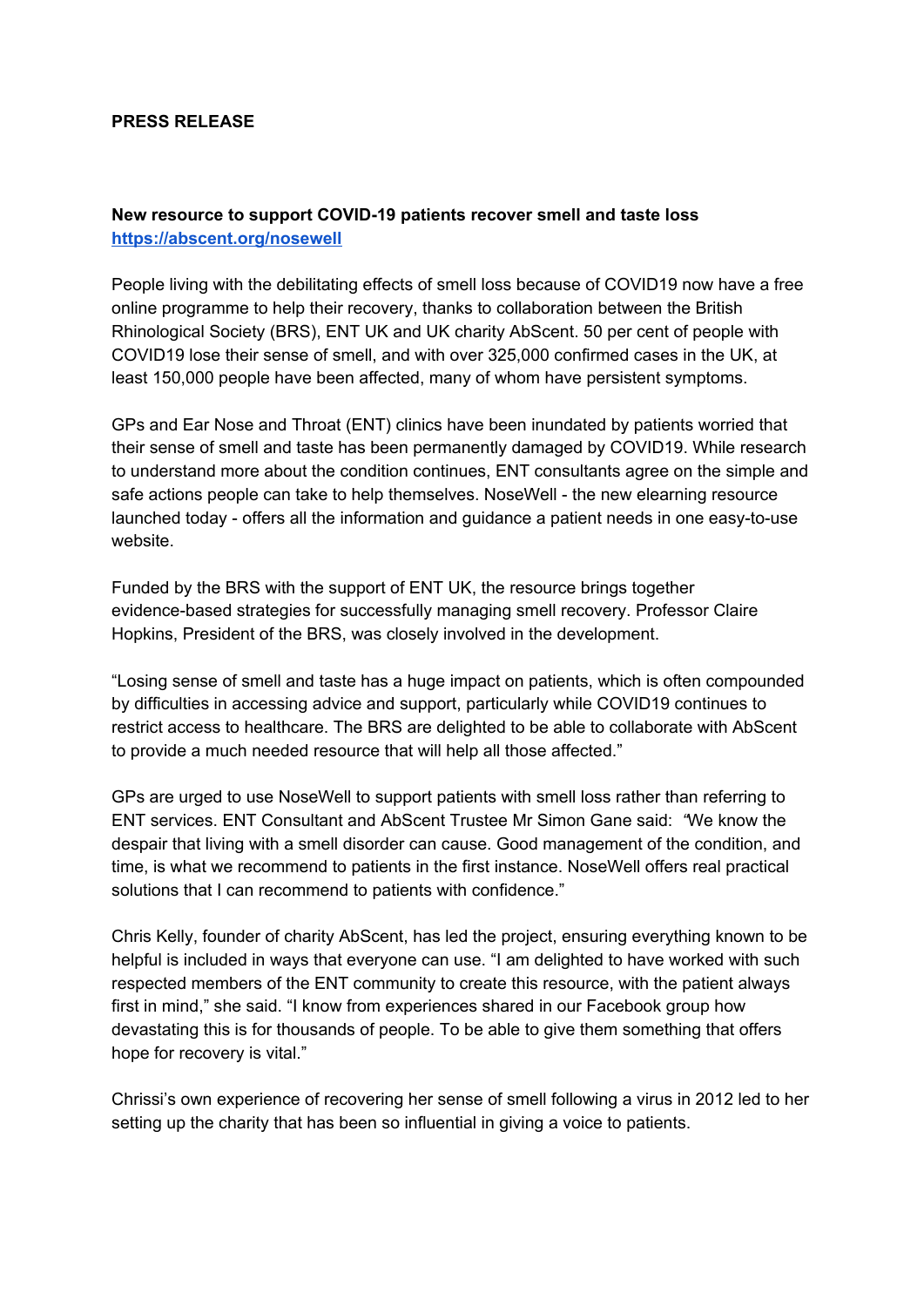AbScent continues to work with researchers and clinicians around the world to understand more about smell disorders and the impact of COVID19 in particular.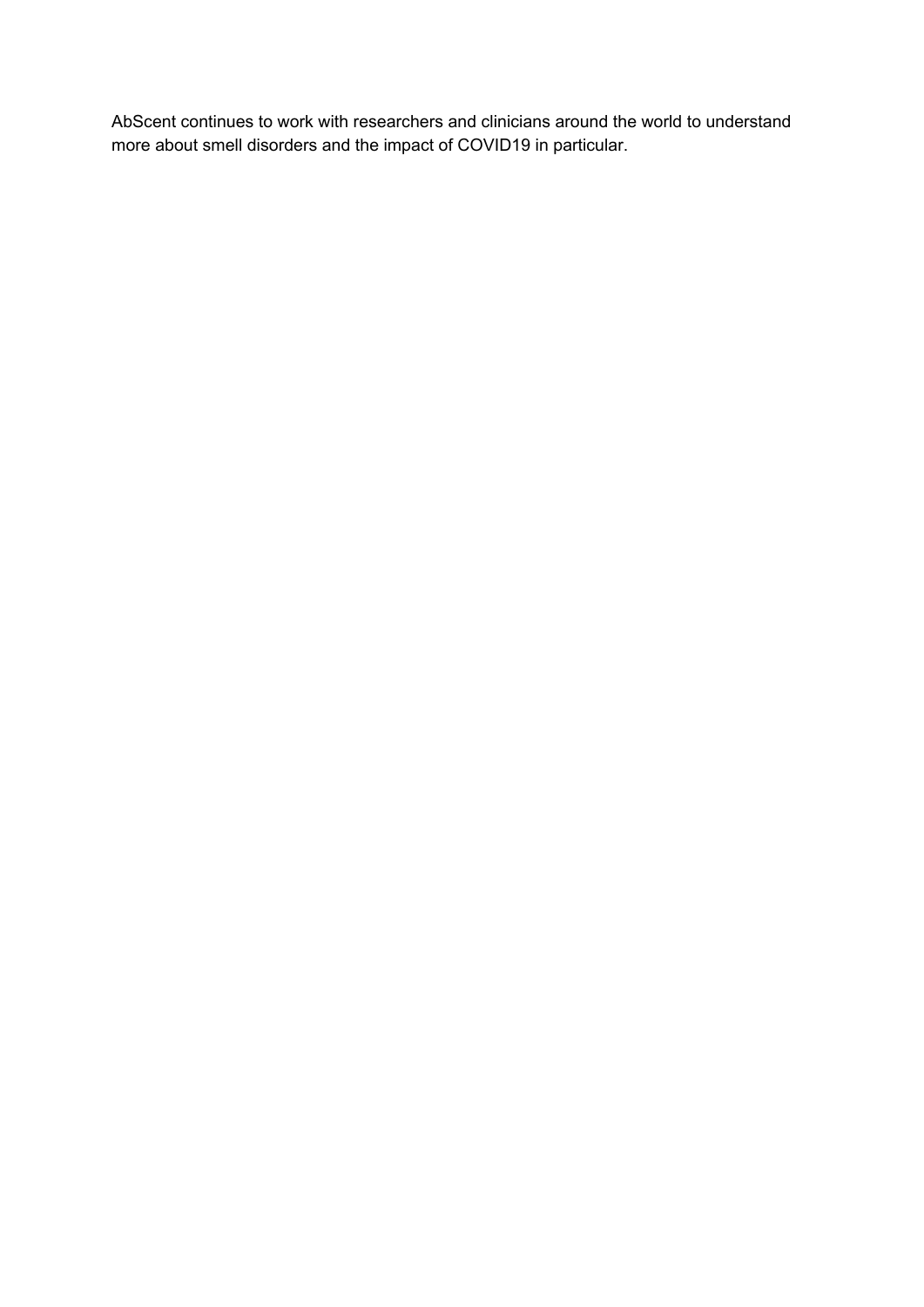# **For interviews and enquiries please contact:**

**Chrissi Kelly, AbScent UK** 

**[chris@abscent.org](mailto:chris@abscent.org)**

# **Notes to editors:**

## **COVID19 related smell loss**

Anosmia affects over 50% patients with COVID19 (with up to 80 per cent in mild cases but lower rates in more severe cases that are hospitalised). It is transient in 50 per cent, with recovery within a few weeks, but recovery is delayed in the remainder, with 10 per cent cases showing persistent complete loss of smell at 8 -12 weeks. In addition, significant numbers of patients are reporting very disabling parosmia - a foul, acrid smell which causes anorexia and severe impact on quality of life. There is little awareness in primary care and limited support available for patients.

## **About NoseWell**

NoseWell is an online training course that gives a patient the support and information they need to manage their recovery from anosmia.

### Who is this for

GPs and clinicians: A verified resource to signpost patients to manage anosmia. Patients: Anyone who has lost their sense of smell and taste as a result of COVID19.

### When is it available

Available now. Free and open access at **<https://abscent.org/nosewell>**

### What is it

Everything a patient needs to know about COVID19 smell and taste loss, with a series of short video guides to managing your recovery. Links to range of evidence-based solutions recommended by the British Rhinological Society and ENT UK.

NoseWell is not intended to replace medical advice from a GP or consultant, but can be used as a resource for clinicians to signpost patients too.

Features:

● Support: Moderated Facebook Groups and AbScent Forum.